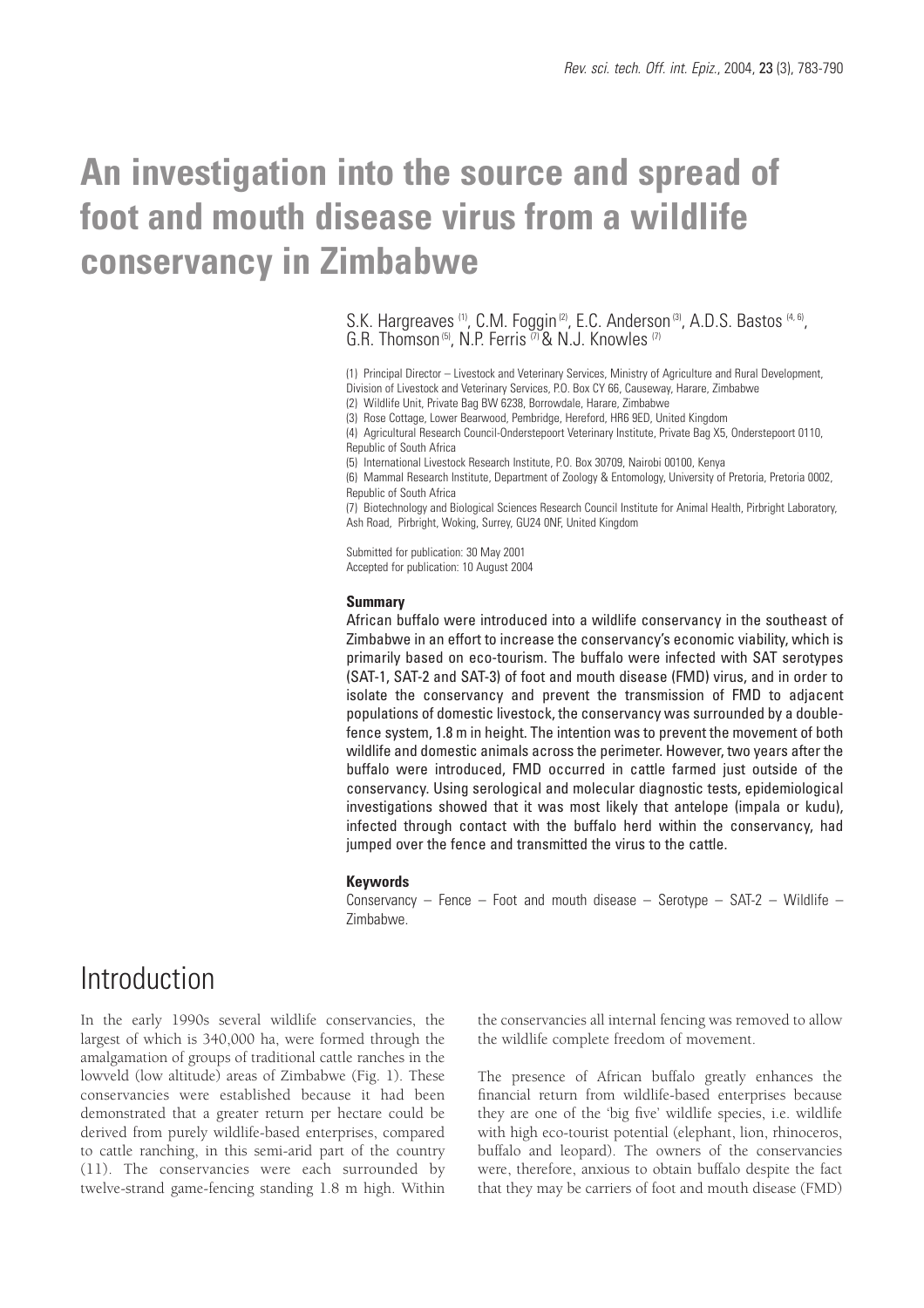

#### **Fig. 1**

**The location of a cattle herd in which an outbreak of foot and mouth disease (FMD) occurred: the herd was situated near the perimeter of a wildlife conservancy in southeast Zimbabwe into which herds of FMD infected buffalo had been introduced**

(17). The majority of conservancies were situated within Zimbabwe's FMD control zone (the buffer zone and surveillance zone) and not within the (FMD free zone) beef export zone (Fig. 1). Following an agreement made by all sectors that would potentially be affected if FMD were introduced, the conservancies were granted permission to introduce wild buffalo, some of which were persistently infected with FMD viruses. A number of provisos were attached to this permission, as follows:

– all cloven-hoofed livestock were to be removed from the conservancies

– buffalo-proof fences (six strands of high tensile steel or barbed wire, 1.2 m in height) were to be constructed inside the perimeter fence and separated from the 1.8 m (12 strand) perimeter fence by a defoliated strip at least 7.5 m wide. Both the perimeter and inner 'buffalo' fences were to be electrified using solar power

– fence lines were to be inspected daily for breaks and the passage of any animal across them was to be recorded.

In 1993 buffalo were introduced into the conservancies from the Gona-re-zhou National Park in the southeast of the country. Additional buffalo were introduced in 1994 from the Hwange National Park in western Zimbabwe. Genomic sequencing of a portion of the ID gene, isolated from SAT-serotype FMD viruses prevalent in buffalo from the two national parks, has shown that the viruses (serotypes SAT-1, SAT-2 and SAT-3) isolated from these two locations belong to different evolutionary lineages (3, 4, 5). For the purposes of this paper SAT-2 viruses that are restricted to specific geographical locations are referred to as topotypes.

The rationale behind the decision by the Department of Veterinary Services in Zimbabwe to allow the introduction of buffalo harbouring FMD viruses into the conservancies was based on a number of factors. Most importantly, past experience and experimental work on the transmission of FMD from carrier buffalo to cattle showed that direct and prolonged contact between the buffalo and cattle is necessary for this to occur (6, 7, 20). Furthermore, the circumstances that favour airborne transmission of FMD virus over long distances, which has infrequently been observed in outbreaks of the disease in Europe (8), do not usually exist in southern Africa (16, 17). The consensus within the Department of Veterinary Services was that if direct contact between buffalo and cattle could be prevented, FMD would not occur in livestock outside the conservancies. However, to quantify the risk to domestic livestock posed by the introduction of buffalo to the conservancies, the Department commissioned a risk assessment that was conducted by two independent consultants (funded by the British Department for International Development). The risk assessment showed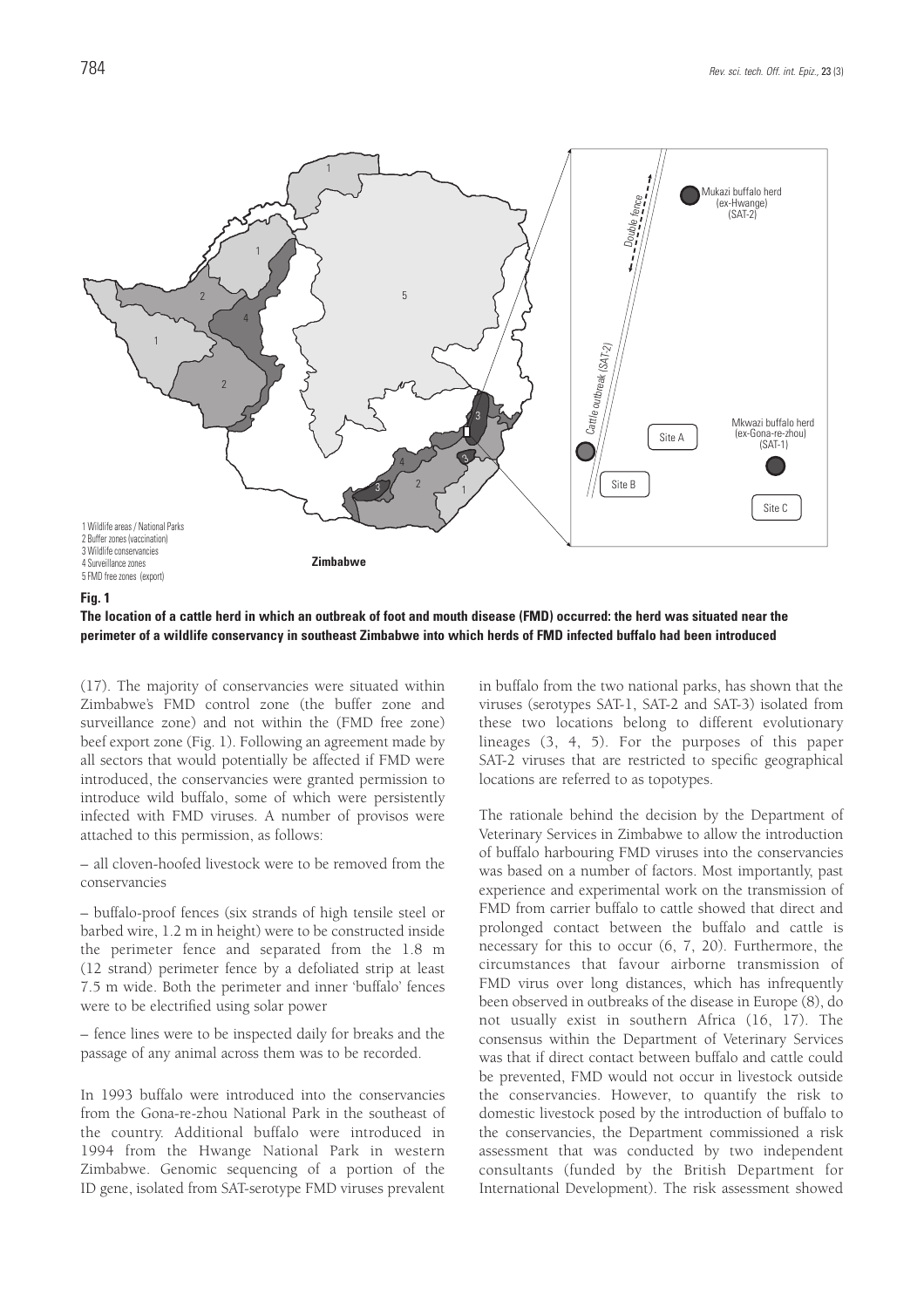that the likelihood of outbreaks in domestic cattle outside of the conservancies, as a result of buffalo escaping from the conservancies or excreting wind-borne virus, was low. However, the study identified antelopes from the conservancies as an indirect risk factor in the transmission of FMD, because buffalo could infect antelopes that would subsequently jump over the fence lines and transmit the virus to domestic livestock (15).

In July 1997 an outbreak of FMD, caused by a SAT-2 virus, occurred in a herd of 700 cattle immediately adjacent to the perimeter fence of the largest of the conservancies (Fig. 1). This outbreak was successfully eliminated through the immunisation of the infected herd and any cattle potentially in contact with the herd, and the implementation of conventional zoosanitary measures.

This paper describes an investigation into the source of the virus responsible for the aforementioned outbreak of FMD. Recommendations to prevent similar outbreaks from occurring in the future have also been included.

## **Methods**

### **Diagnosis of the cattle outbreak**

Samples of epithelium were collected from tongue lesions of clinically affected cattle immediately after the disease was first suspected in the herd. The samples were packaged on dry ice and shipped via air to the World Reference Laboratory (WRL) for FMD at the Institute for Animal Health in Pirbright in the United Kingdom. In the laboratory the virus was cultured on primary calf thyroid cells and typed by enzyme-linked immunosorbent assay (ELISA) (13).

### **Identification of foot and mouth disease viruses in buffalo within the conservancy**

Two buffalo herds, known as the Mukazi and Mkwazi herds, which commonly grazed in the area of the conservancy located the closest to where the outbreak in the cattle occurred (Fig. 1), were driven (using helicopters) into a temporary 'boma' (pen) constructed of plastic sheeting. Nine or ten animals from each herd were chemically immobilised and scrapings from the pharynx and anterior oesophagus were collected using a probang cup. The contents of the cup were dispensed into 5 ml of 0.08 M phosphate buffer, pH 7.2, and maintained at 4°C until completion of the sampling procedure. Each sample was then placed in a canister containing liquid nitrogen, packaged on dry ice, and shipped by air to the WRL. At the WRL the samples were cultured on thyroid cells and the viral isolates were identified using an ELISA. The probang cup was washed with a strong solution of citric acid and rinsed in three separate buckets of clean water prior to being used in each animal. Blood for serum preparation was also collected from the immobilised buffalo.

### **Sampling of antelope**

Impala (*Aepyceros melampus*) and kudu (*Tragelaphus strepsiceros*) were captured from three sites located within the general area where the Mkwazi buffalo herd grazed. Two of the sites (sites A and B; Fig. 1) were within 2 km of the perimeter fence and the cattle paddock. Samples were collected from a total of 17 kudu and 23 impala at site A and 27 impala at site B. An additional 35 impala and two kudu were sampled at the site where the Mkwazi herd was captured (site C; Fig. 1). Blood for serum preparation was collected from all of the antelope and throat scrapings were taken from impala and kudu at site A. In addition, serum was collected from 149 culled animals; 141 impala, 6 kudu and 2 eland (*Taurotragus oryx*) that had been living in parts of the conservancy where other buffalo herds were present. Probang specimens were screened for FMD virus by the inoculation of primary pig kidney cells at the Agricultural Research Council-Onderstepoort Veterinary Institute (ARC-OVI), South Africa.

### **Serology**

Antibody levels in sera to SAT-1, SAT-2 or SAT-3 viruses were determined with a competitive ELISA (14) at the Central Veterinary Laboratory in Harare.

### **Nucleotide sequencing and phylogenetic analysis**

Genomic amplifications and nucleotide sequencing of the viruses were performed at the WRL and the ARC-OVI using the ID gene polymerase chain reaction and sequencing analysis approach described elsewhere (2).

## **Results**

### **On site investigation**

As previously mentioned, it was established that there were two buffalo herds, each consisting of approximately 50 animals, which frequently grazed within 2 km to 20 km of the perimeter fence adjacent to where the FMD outbreak in the cattle occurred. The Mkwazi herd, introduced from the Gona-re-zhou National Park in 1993, typically grazed the closest to the cattle outbreak focus (2 km to 10 km), while the Mukazi herd, obtained from Hwange National Park in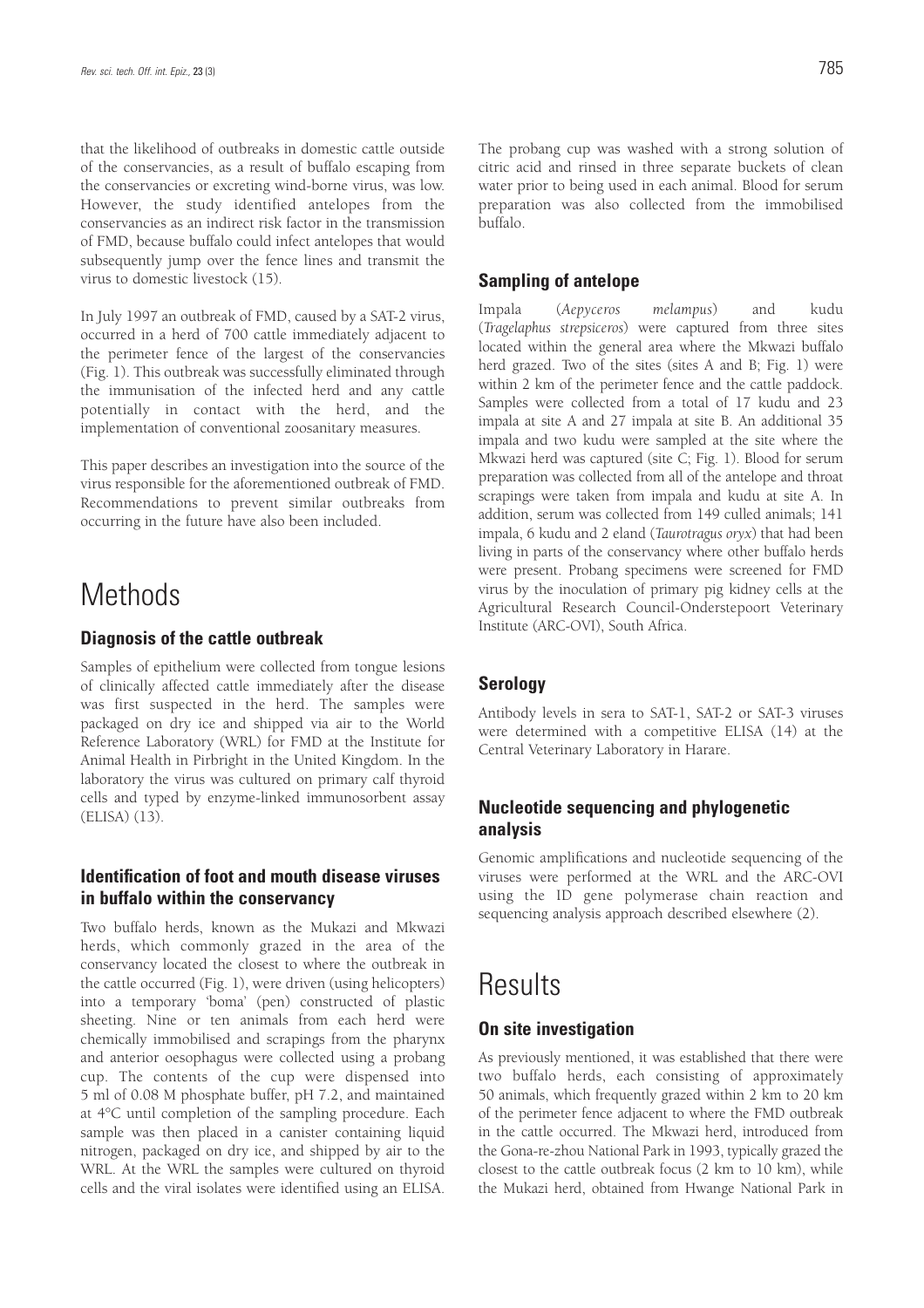1994, grazed slightly further away (15 km to 20 km). The fence guards in the area reported that no fence breaks had occurred and that there had been no movement of buffalo out of the conservancy or of cattle into it. However, approximately two weeks before the FMD outbreak in cattle occurred, a pride of lions had moved into the area and caused considerable disturbance among the buffalo herds inside the conservancy and the cattle on the outside (the lions were able to cross the electrified fences). Because of the cattle losses caused by the lions the owners moved the cattle, mostly adult cows, away from the perimeter fence. Clinical cases of FMD in the cattle were observed eight days later. The cattle had not been vaccinated against FMD.

## **Viral recovery from clinically affected cattle and buffalo oesophageo-pharyngeal (probang) samples**

The four SAT-2 viruses identified in samples from the cattle involved in the FMD outbreak were shown to be closely related to one another and to belong to the northwest Zimbabwe topotype, which includes virus strains isolated from the Hwange National Park (Fig. 2).

Two closely related SAT-2 viruses were recovered from the ten probang samples obtained from the Mukazi buffalo herd and one SAT-1 virus from the nine probang samples obtained from the Mkwazi herd. No viruses were recovered



\* Indicates those viruses sequenced by the World Reference Laboratory for foot and mouth disease at the Institute for Animal Health in Pirbright in the United Kingdom. The scale is equivalent to a nucleotide distance of 2%

### **Fig. 2**

#### **Neighbour-joining tree depicting VP1 gene relationships of SAT-2 serotype foot and mouth disease viruses from buffalo and cattle in Zimbabwe**

Bootstrap values based on 10,000 replications and > 60 are indicated next to the relevant nodes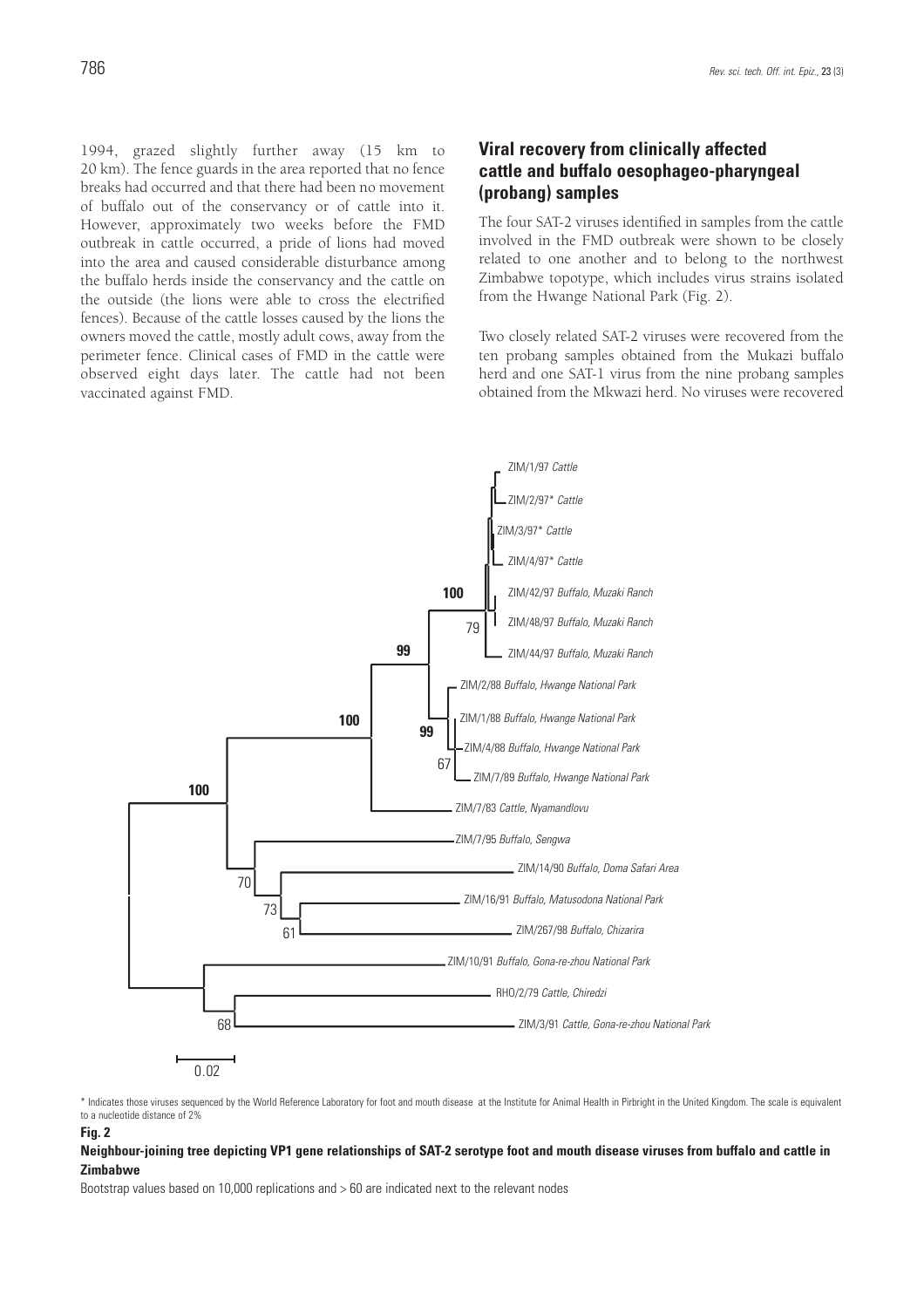from the probang specimens collected from the antelope sampled within the conservancy. The SAT-2 viruses isolated from the Mukazi buffalo were grouped within the Hwange viral cluster (Fig. 2) and were determined to be closely related to the viruses isolated from the cattle.

### **Serology**

The proportions of buffalo in the Mukazi herd that were serologically positive for SAT-1, SAT-2 and SAT-3 viruses were 30%, 70% and 40% respectively, while in the Mkwazi herd the percentages were 44, 44 and 56, respectively. Antibody titres to SAT-2 were higher in the Mukazi than in the Mkwazi herd.

Most of the ELISA tests performed on sera collected from antelope living within the conservancy were negative, except for site A where 17% of the impala and 23% of the kudu had significant levels of antibody to SAT-2 virus. Only one animal among the antelope tested from other parts of the conservancy (i.e. antelope located in areas other than Sites A, B and C where buffalo herds were present) was seropositive for SAT-2.

## Discussion

This investigation demonstrated the importance of molecular epidemiological data in establishing the origin of FMD outbreaks. The results showed, surprisingly, that the virus responsible for the outbreak in cattle in the southeast of Zimbabwe originated in buffalo introduced into the conservancy, more than two years previously, from the Hwange National Park (located several hundreds of kilometres to the northwest). Hence, a 'foreign' viral topotype was introduced to southeast Zimbabwe by translocation of buffalo from the Hwange National Park. The appearance of a virus type that was not previously present in this area has implications for the effective control of the disease by vaccination (19). Since there is no evidence that the buffalo or the cattle crossed the perimeter fence of the conservancy, it was suspected that an intermediary was responsible for the transfer of the virus; based on what is currently known about the transmission of FMD, this could only have been air currents or another species of animal.

The double fence concept developed in Zimbabwe to provide a physical barrier between wildlife conservancies and domestic livestock was based on the premise that aerosol transmission of FMD viruses over distances of more than a few metres does not occur in southern Africa. On the rare occasions that long distance aerosol transmission has been shown to occur in Europe, large piggeries were usually the source of infection (A.I. Donaldson, personal communication), presumably because of the large viral load that is excreted by pigs, i.e. pigs excrete up to 3,000 times more virus than cattle (8). Southeastern Zimbabwe farms a small number of pigs and has no large piggeries. Furthermore, for aerosols to survive in air currents for any significant length of time the relative humidity must be at least 60% (8), a condition that is uncommon in this relatively dry area (except for in the early morning hours, particularly in the winter). The outbreak in question did occur during the winter; however, it has also been shown that although experimentally infected buffalo in the acute stage of infection with SAT virus excrete virus in expired aerosols, the amounts are too low to measure (9). The risk assessment that was conducted a few weeks prior to the outbreak examined the likelihood of airborne viral transmission but concluded that the risk was considerably lower compared to the other three scenarios that were considered (i.e. cattle entering the conservancy, infected wildlife exiting the conservancy, and infected wildlife products exiting the conservancy) (15). Based on the above observations, it is concluded that although airborne transmission of SAT-2 virus from buffalo to cattle could have precipitated the SAT-2 outbreak in July 1997, the probability is low.

The risk assessment conducted prior to the FMD outbreak in question revealed that antelope were occasionally able to jump across the double fence-line. Calculations based on this observation and antibody prevalence rates in impala revealed that this represented a significant risk in the transmission of FMD (15). Unfortunately, the results of the risk assessment were in the process of being analysed when the FMD outbreak occurred and there had been insufficient time for the Zimbabwean authorities to implement risk management strategies to address this threat. Following the outbreak of July 1997, a special investigation was conducted to assess the probability of antelope having been responsible. On the basis of serological data, it was shown that a proportion of both the impala and kudu in close proximity to the Mukazi buffalo herd, but not elsewhere in the conservancy, had been infected with SAT-2 virus. However, the serological data did not enable the authors to determine when infection of the antelope occurred.

An additional factor to be considered is the disturbance created by the presence of lions in the area of the conservancy adjacent to the infected cattle. It is very probable that this caused an increase in the movement of the antelope, especially the kudu, through or over the 1.8 m high perimeter fence. Infected antelope that had escaped from the conservancy would have been a source of infection to animals on the outside of the perimeter fence. As this outbreak occurred during the dry season, it was also more likely that the escaped antelope would have used the same water points as cattle. In the rainy season a greater availability of water would reduce this occurence.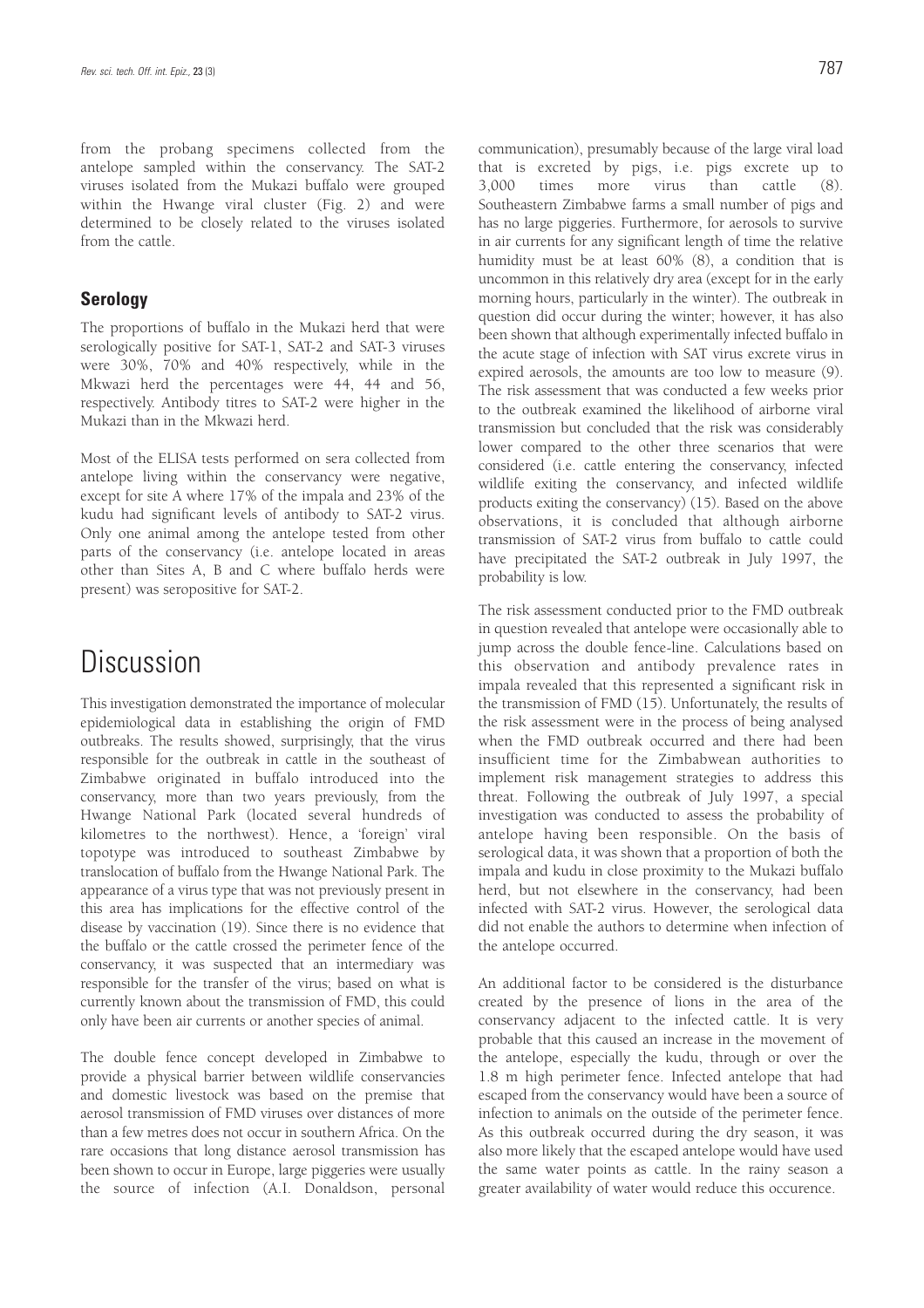A number of studies on FMD in impala have shown that, unlike cattle and African buffalo, these animals do not become long-term carriers of FMD viruses (1, 9, 18; Van Vuuren *et al.*, unpublished data). However, outbreaks of FMD in impala occur regularly in the Kruger National Park (KNP) in South Africa and there is historical evidence that impala may have been responsible for the transmission of FMD to cattle living in areas close to the KNP (12, 18). The sero-prevalence rate among impala at site A (17%) was similar to that found during an outbreak in this species in the KNP in 1992 (12). Less is known about the role of kudu in the epidemiology of FMD in southern Africa, but natural infection of kudu has been observed, and shortterm carriers have been detected following experimental infection (10). Although serological evidence of infection among antelope in the vicinity of the FMD outbreak is not conclusive proof that the antelope were the source of the infection for the cattle, the circumstantial evidence is considerable.

It has been suggested that a wide cattle-free zone should be created outside wildlife areas containing FMD infected buffalo to preclude the possibility of FMD transmission to domestic livestock. This is often not a practical proposition in southern Africa where land availability has dramatically decreased and where there is a growing necessity to integrate and rationalise land use. There is intensified competition for land due to rapidly increasing numbers of people and the concomitant rise in poverty levels, and traditional inhabitants want access to the grazing areas and firewood that are available in wildlife reserves. At the same time the importance of eco-tourism for the economies of southern African countries is growing and there is a need to provide space for these enterprises to develop.

It is the opinion of the authors, based on this investigation, and that of Sutmoller *et al.* (15) that the risk of FMD being transmitted from animals inside of conservancies to adjacent domestic livestock can be reduced to acceptable levels. This can be achieved by increasing the height and strength of the perimeter fencing surrounding conservancies so as to render them impervious to antelope and buffalo. Additional measures, such as limiting the population densities of buffalo and antelope and vaccinating livestock grazing immediately outside of conservancies containing buffalo, may also reduce the risk of transmission. Following this incident the height of fencing surrounding conservancies in Zimbabwe was increased to a minimum of 2.3 m.

## **Enquête sur l'origine et la propagation de la fièvre aphteuse à partir d'une réserve naturelle au Zimbabwe**

S.K. Hargreaves, C.M. Foggin, E.C. Anderson, A.D.S. Bastos, G.R. Thomson, N.P. Ferris & N.J. Knowles

#### **Résumé**

Des buffles africains ont été introduits dans une réserve naturelle du sud-est du Zimbabwe en vue d'en améliorer la viabilité économique tributaire de l'écotourisme. Or, ces buffles étaient infectés par les sérotypes SAT (SAT 1, SAT 2 et SAT 3) du virus de la fièvre aphteuse. Une double clôture de 1,8 m de haut a été érigée autour de la réserve afin de l'isoler et prévenir la transmission de la maladie aux élevages proches. Ce dispositif devait éviter le franchissement du périmètre, que ce soit par les animaux sauvages ou les animaux domestiques. Cependant, deux années après l'introduction des buffles, un foyer de fièvre aphteuse était signalé dans un élevage bovin situé dans le voisinage immédiat de la réserve. Les enquêtes épidémiologiques réalisées à l'aide d'épreuves de diagnostic sérologiques et moléculaires ont montré que des antilopes (impalas ou koudous), infectées au contact du troupeau de buffles à l'intérieur de la réserve, avaient très probablement sauté par-dessus la clôture et transmis le virus au bétail.

#### **Mots-clés**

Clôture – Faune sauvage – Fièvre aphteuse – Réserve – SAT 2 – Sérotype – Zimbabwe.ш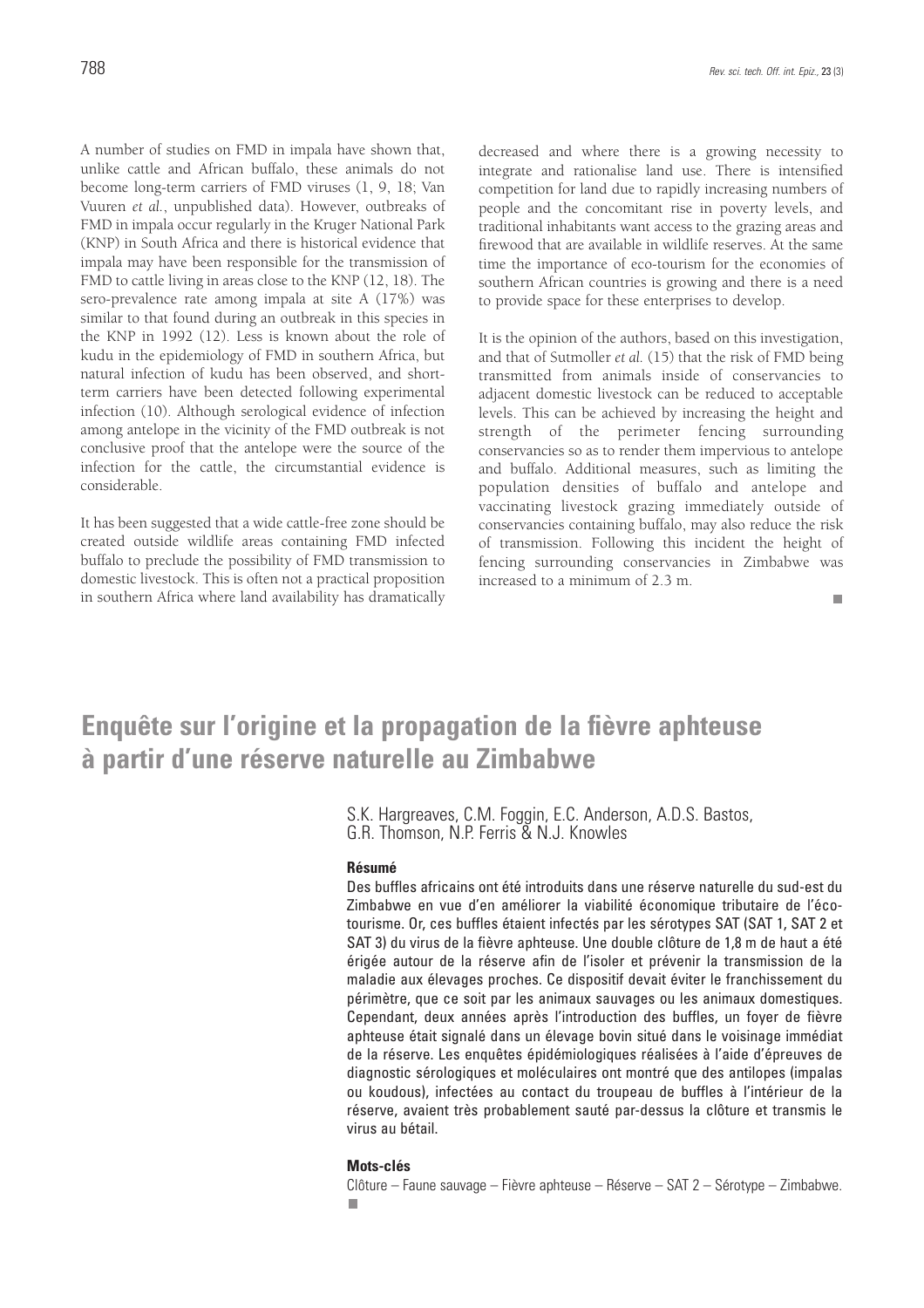## **Investigación del origen y la propagación del virus de la fiebre aftosa a partir de una reserva de fauna salvaje de Zimbabue**

S.K. Hargreaves, C.M. Foggin, E.C. Anderson, A.D.S. Bastos, G.R. Thomson, N.P. Ferris & N.J. Knowles

#### **Resumen**

En una reserva del sureste de Zimbabue se introdujeron búfalos africanos entre los cuales se podían encontrar ejemplares infectados con serotipos SAT (SAT-1, SAT-2 y SAT-3) del virus de la fiebre aftosa. El objetivo era de acrecentar la viabilidad económica de la zona, que depende esencialmente del ecoturismo. A fin de aislar ese espacio e impedir la transmisión de la enfermedad a las poblaciones vecinas de ganado doméstico, se instaló un sistema de doble cercado de 1,8 metros de altura alrededor de la reserva. La idea consistía en evitar que los animales, tanto salvajes como domésticos, atravesaran el perímetro. Sin embargo, dos años después de la llegada de los búfalos se dieron casos de fiebre aftosa entre el ganado de explotaciones contiguas a la reserva. Mediante pruebas de diagnóstico serológicas y moleculares, la investigación epidemiológica puso de manifiesto que lo más probable es que el contagio del ganado se debiera a antílopes (impalas o cudúes) que hubieran saltado por encima de las vallas tras quedar infectados por contacto con la manada de búfalos de la reserva.

#### **Palabras clave**

Fauna salvaje – Fiebre aftosa – Reserva – SAT-2 – Serotipo – Vallado – Zimbabue.

 $\blacksquare$ 

## **References**

- 1. Anderson E.C., Anderson J., Doughty W.J. & Drevmo S. (1975). – The pathogenicity of bovine strains of foot-andmouth disease virus for impala and wildebeest. *J. Wildl. Dis.*, **11** (2), 248-255.
- 2. Bastos A.D.S. (1998). Detection and characterisation of foot-and-mouth disease virus in sub-Saharan Africa. *Onderstepoort J. vet. Res.*, **65** (1), 37-47.
- 3. Bastos A.D.S., Haydon D.T., Forsberg R., Knowles N.J., Anderson E.C., Bengis R.G., Nel L.H. & Thomson G.R. (2001). – Genetic heterogeneity of SAT-1 type foot-andmouth disease viruses in southern Africa. *Arch. Virol.*, **146** (8), 1537-1551.
- 4. Bastos A.D.S., Haydon D.T., Sangare O., Boshoff C.I., Edrich J.L. & Thomson G.R. (2003). – The implications of viral diversity within the SAT-2 serotype for control of footand-mouth disease in sub-Saharan Africa. *J. gen. Virol.*, **84**, 1595-1606.
- 5. Bastos A.D.S., Anderson E.C., Bengis R.G., Keet D.F., Winterbach H.K. & Thomson G.R. (2003). – Molecular epidemiology of SAT-3 type foot-and-mouth disease. *Virus Genes*, **27** (3), 283-290.
- 6. Condy J.B. (1979). A history of foot and mouth disease in Rhodesia. *Rhod. vet. J.*, **10**, 2-10.
- 7. Dawe P.S., Sorensen K., Ferris N.P., Barnett I.T.R., Armstrong R.M. & Knowles N.J. (1994). – Experimental transmission of foot-and-mouth disease virus from carrier African buffalo (*Syncerus caffer*) to cattle in Zimbabwe. *Vet. Rec.*, **134** (9), 211-215.
- 8. Donaldson A.I. (1983). Quantitative data on airborne foot and mouth disease virus: its production, carriage and deposition. *Philos. Trans. roy. Soc. Lond., B, biol. Sci.*, **302**, 529-534.
- 9. Gainaru M.D., Thomson G.R., Bengis R.G., Esterhuysen J.J., Bruce W. & Pini A. (1986). – Foot and mouth disease and the African buffalo (*Syncerus caffer*). II. Virus excretion and transmission during acute infection. *Onderstepoort J. vet. Res.*, **53** (2), 75-85.
- 10. Hedger R.-S. (1972). Foot-and-mouth disease and the African buffalo *(Syncerus caffer). J. comp. Pathol.*, **82** (1), 19-28.